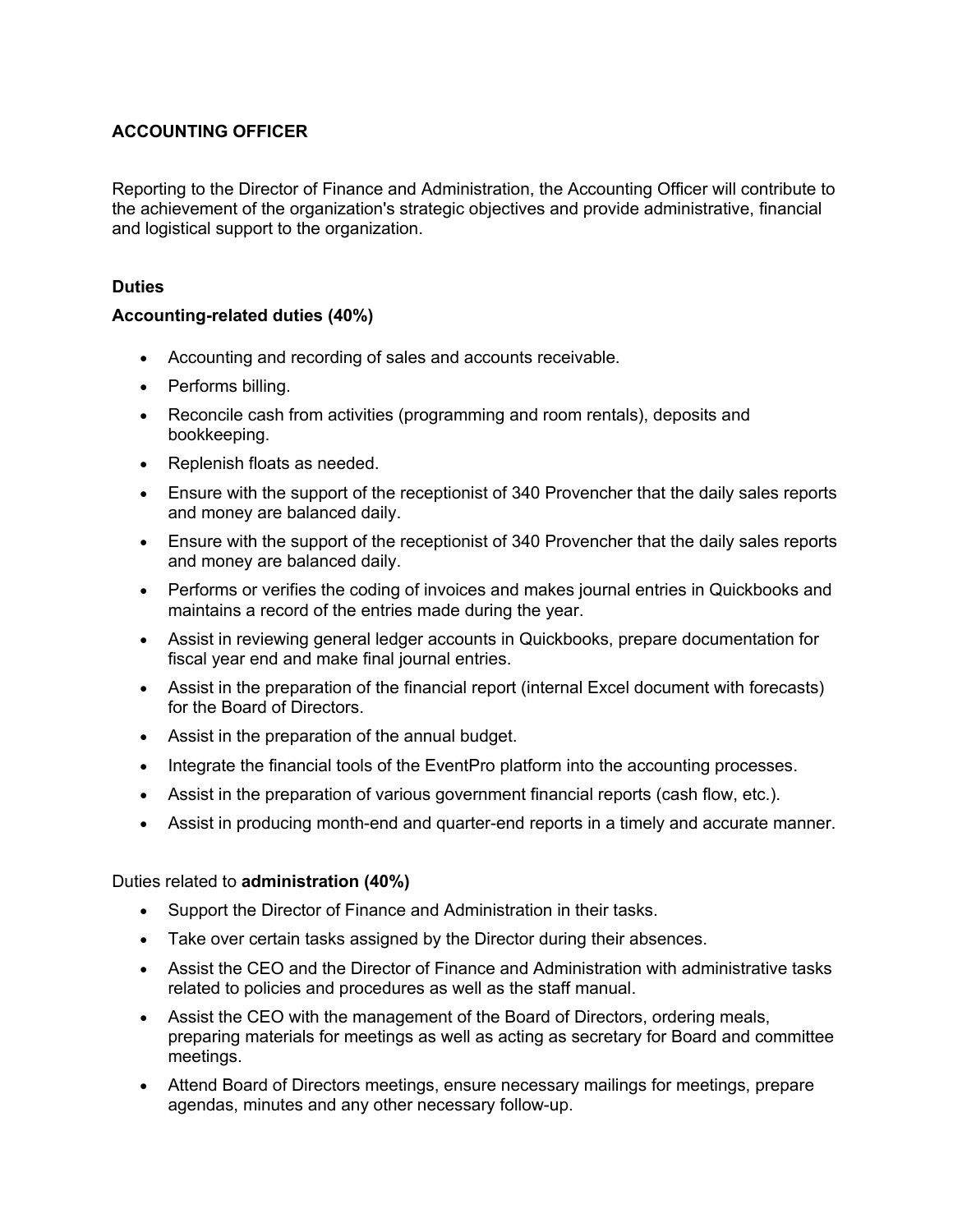- Assist in the proper management of contracts, T4A spreadsheet, cheque requisitioning and other duties.
- Annual preparation of documents for archiving.
- Establishing and maintaining a filing system and archiving procedures; and ensuring the confidentiality of all information in accordance with organizational policies and procedures.
- Take care of office supplies and replenish inventory.
- Sort and route mail, apply postage and post it (with the support of the receptionist at 340 Provencher).
- Call when the printer is defective and place orders for ink.

## **Other duties (20%)**

- Manage the activities of the administrative and secretarial team.
- Replace the receptionist at 340 Provencher as needed.
- Active participation in staff meetings.
- Propose different elements to improve the functioning of the finance and administrative department and develop the corresponding tools.
- All other tasks as requested by the CEO and Director of Finance and Administration.
- Continuous training:
	- $\circ$  Assumes personal responsibility for keeping skills current by attending continuing education sessions, viewing videos, reading articles, and participating in seminars as needed.
	- $\circ$  Pursues professional development through relevant participation in continuing education.
	- $\circ$  Share the knowledge and skills they have acquired with their peers.

## **Education and training**

• University degree with a concentration in Business Administration or Management

## **Experience**

• Experience in the field of accounting and interest in the arts and nonprofit management.

## **Skills**

- Bilingual: very good communication skills in French and English, both oral and written.
- Knowledge and relevant experience in the field of accounting.
- Strong organizational skills and excellent ability to prioritize tasks.
- Ability to work independently as well as in a team environment.